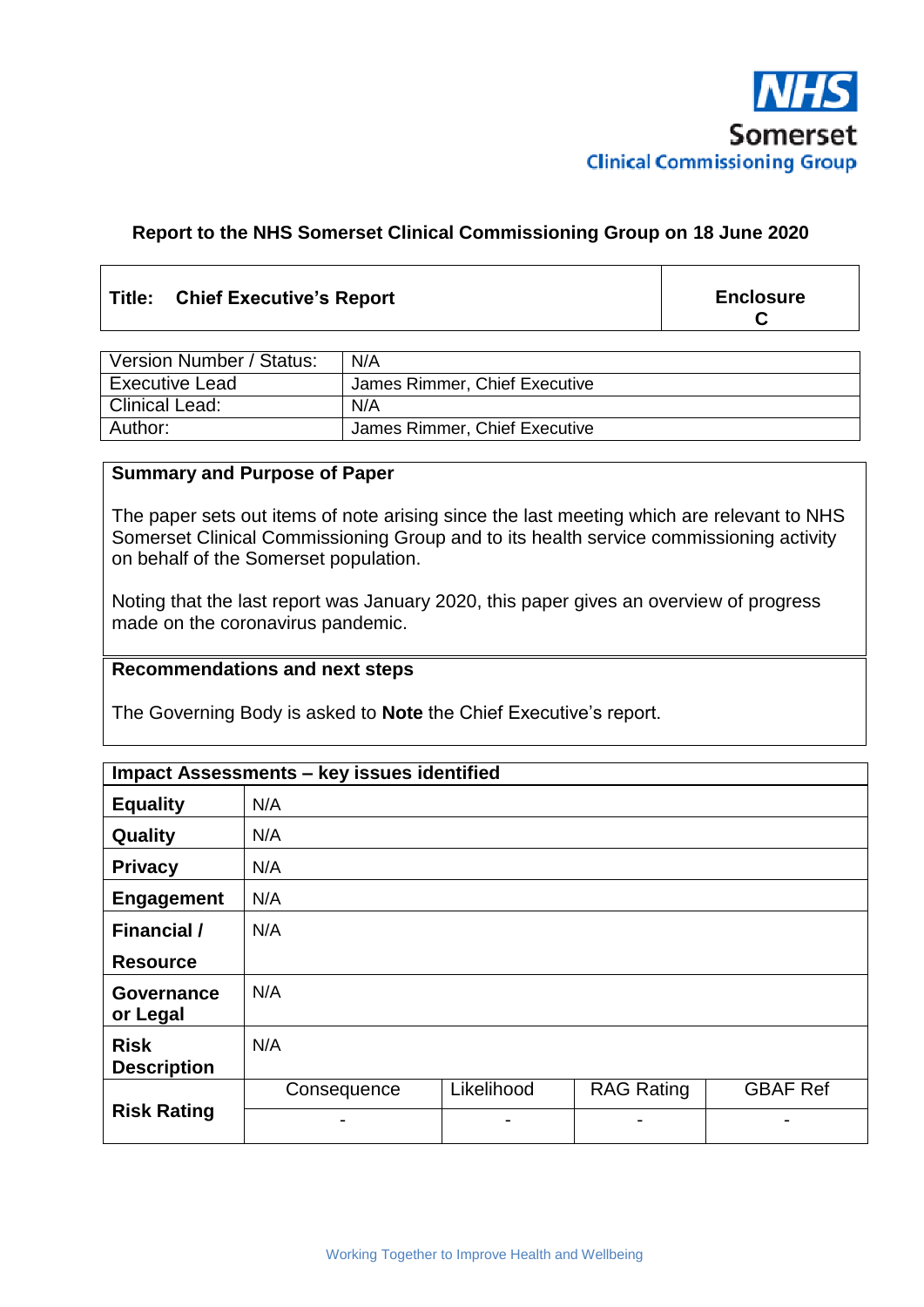

## **CHIEF EXECUTIVE'S REPORT**

## **1 INTRODUCTION**

1.1 This report provides a summary of items of note arising during the period to 11 June 2020 and information on my activity during this period.

## **2 NATIONAL**

#### **Coronavirus Pandemic**

- 2.1 At the end of January 2020 the UK say its first case of coronavirus and since that time the NHS national and health and care locally in Somerset has seen transformational changes. A National Level 4 Critical Incident was called on 30 January 2020 to which Somerset CCG responded by setting up an Incident Coordination Centre (ICC) in early February.
- 2.2 The ICC was initially established 5 days per week bit moved to 7/7 as the worldwide pandemic was called along with a local major incident in March. All planned services in Somerset were stepped down to create emergency capacity for the pandemic which peaked in mid-April. The Somerset system coped well with the initial peak which, despite being one of the lowest in the country, still had a significant impact on both those who suffered with the disease and services more generally.
- 2.3 The NHS in Somerset worked with three other systems Gloucestershire; Bath and North East Somerset, Swindon and Wiltshire (BSW); and, Bristol, North Somerset and South Gloucestershire (BNSSG) – to support a critical care network development of the NHS Nightingale Hospital Bristol (NHB). NHB has not yet had to care for any patients but this national initiative was delivered at stunning scale and pace to ensure the NHS was ready to deal with a pandemic peak.
- 2.4 The NHS in Somerset saw a significant move to digital working through telephone and video calls, enabling services to triage patients effectively, protecting both patients and staff colleagues – the two key tenets of Somerset CCG's response.
- 2.5 At the end of April, whilst remaining at Level 4 Critical Incident, Somerset health and care services set about moving to the next stage of the pandemic (Phase II) in order to ensure patients and population more generally were reassured that the NHS remained open for those in most need. This was done to address the drop off in heart attacks, strokes and people coming forward with suspected cancers that had been seen.
- 2.6 It is expected that we will move to Phase III at the start of August this will see the NHS start to describe how services will move forward in a world now living with COVID-19. The focus for the Somerset System is threefold: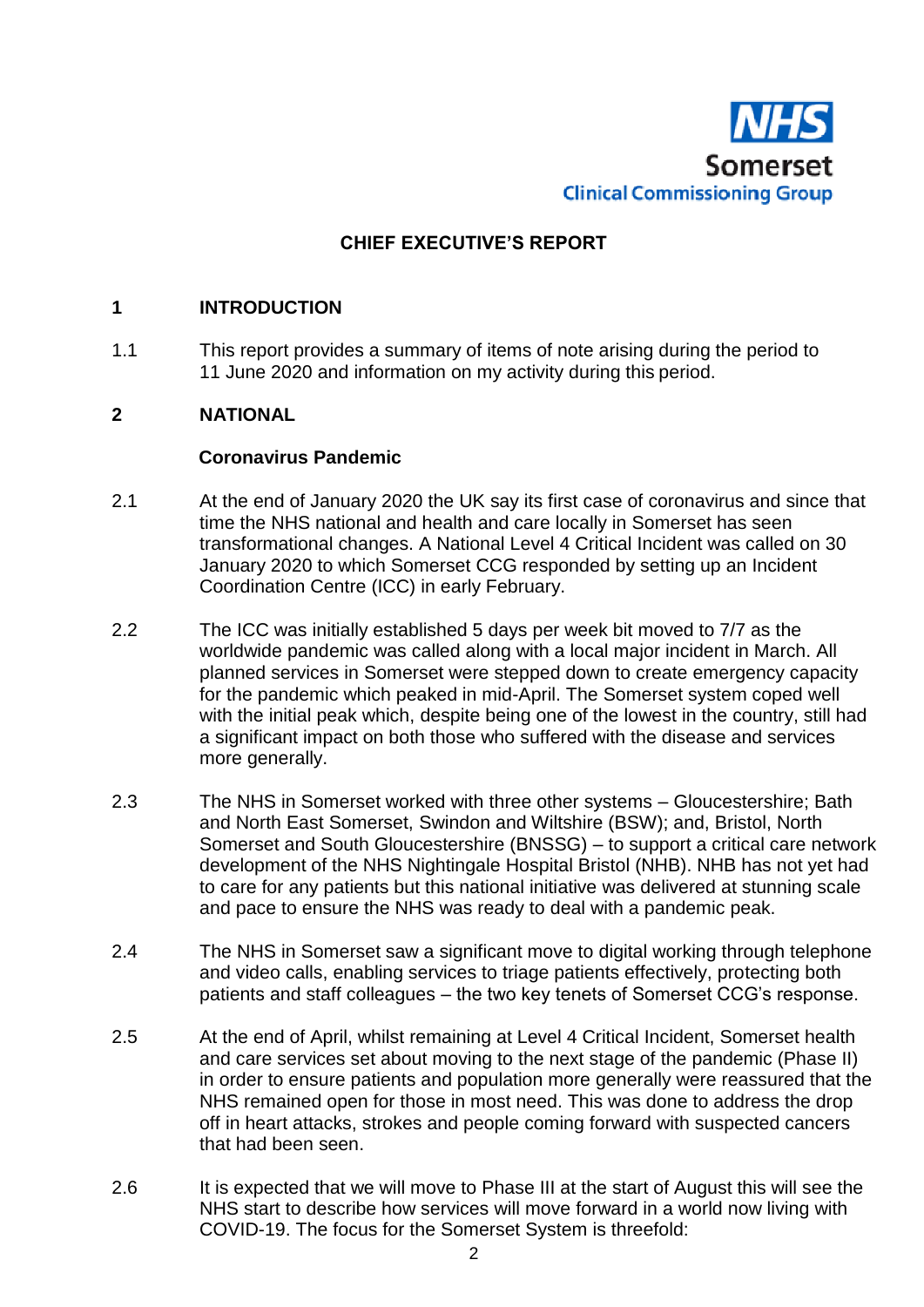- Fit for My Future developing a strategic approach, building on what has gone before and developing it to all we have learnt through the pandemic
- Forward not back ensuring the partnership working, light touch governance and speed of change helps to define new ways of working
- Digital by default continuing the pace of transformation, particularly in the digital sphere, that enables us to build COVID-19 safe services
- 2.7 Key risks and issues through the pandemic and ongoing are:
	- The availability of Protective Personal Equipment (PPE)
	- COVID-19 outbreaks in care home
	- Fast and effective COVID-19 testing for patients and staff
- 2.8 Regular updates on the COVID-19 pandemic will come to the Governing Body.

## **NHS Birthday – addressing inequalities**

- 2.9 I have attached two letters received recently from Simon Stevens, Chief Executive of NHS England, one of which is co-written with the Archbishop of Canterbury, Justin Welby. These set out the need for a response from the NHS to Covid-19, to the Black Lives Matters movement and to the intersection between the two. It describes how this moment is a key inflexion point for the NHS; as we rebuild services, we need to ensure that they address the issue of inequalities that we have not yet resolved. They propose that we should use the forthcoming  $72<sup>nd</sup>$ birthday of the NHS on 5 July to address three issues; to mourn those we've lost; to thank all those who've sustained us (NHS colleagues, care staff and all key workers); and to commit to a better shared future, one that addresses inequalities.
- 2.10 I am already liaising with two of our Non-Executive Directors, Wendy Grey and Jayne Chidgey-Clarke as the lead non-execs for our CCG's Diversity Group and Staff Forum respectively to consider what response is needed for us here in Somerset. As per our COVID-19 response this may well be an area where a joint response from and with partners will bring greatest benefit to Somerset and those we are here to serve.

# **3 LOCAL**

## **Partnership Working**

- 3.1 The strength of the response to COVID-19 in Somerset has been the partnership working. This has been at many levels across the NHS, with care partners, across the county and district councils, with the police, and with a wide and extensive array of community and voluntary sector partners. I have no doubt that the people of Somerset have benefitted from this partnership working and we need to build on this as we move forward.
- 3.2 One key element of this has been the continued development of the Integrated Care System (ICS). The Sustainability and Transformation Partnership (STP) set out an ambition to be authorised as an ICS by September 2020 and as such moved to shadow ICS form from April 2020. The requirements and timetable for formal authorisation are currently unclear but Somerset remains ambitious to move to this new form of partnership working in a timely way.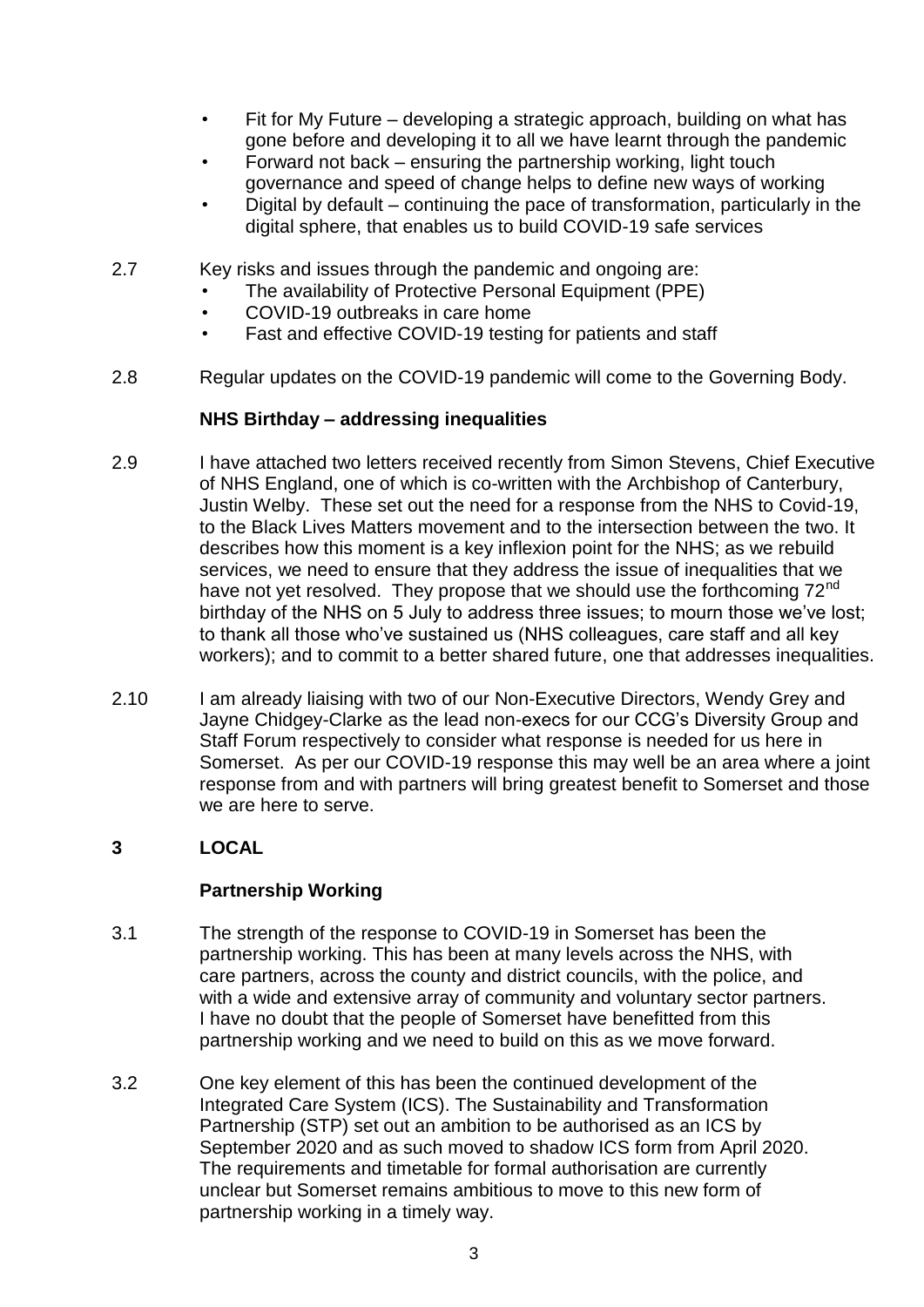# **Representing the CCG**

- 3.3 I have represented the CCG at a variety of internal and external events, including the following meetings:-
	- Cancer Alliance Board Pre-Meet
	- CCG Staff Briefing Sessions
	- Meeting with John Osman, Mayor of Wells
	- FFMF Wells Public Meeting
	- North Partnership Board Meeting
	- Chief Executive Development Network (CEDN)
	- FFMF Listening Event, West Mendip Community Hospital
	- Somerset System Operational Planning 20/21 Meeting
	- FFMF Programme Board Meeting
	- Business Case Review Meeting
	- Primary Care Workshop
	- NIHR Health Service and Delivery Research (HS&DR) Programme Task and Finish Group workshop
	- Introductory Meeting with Penny Hilton, NHSE/I
	- Top Leaders' Meeting
	- Introductory Meeting with Justine Turner and Adam Spires, BDO
	- Meeting with OFSTED/CQC re SEND
	- KIT Meetings
	- Meeting with David Tappin and Louise Tranmer, SWCSU
	- Health and Wellbeing Board Development Workshop
	- NHSE I Regional Assurance Team Visit
	- Somerset System Leadership Board Meeting
	- Regional COVID-19 Health Gold Group
	- Meeting with NHSE/I re High Risk Patients
	- SW Regional Chief Executive Meeting
	- Somerset Multi-Agency Tactical Group Meeting
	- LMC/CCG Liaison Meeting
	- A&S LRF Covid19 Strategic Co-ordination Group
	- Meeting with Mike Prior, A&S Police
	- Discussion re: Second Phase of NHS response to COVID-19 with NHSE/I
	- Somerset System Stocktake meeting on Phased Recovery with NHSE/I
	- Severn CEO Network meeting
	- Phase 3 Planning/Health Inequalities Meeting
	- Somerset ICS Executive meeting

15 June 2020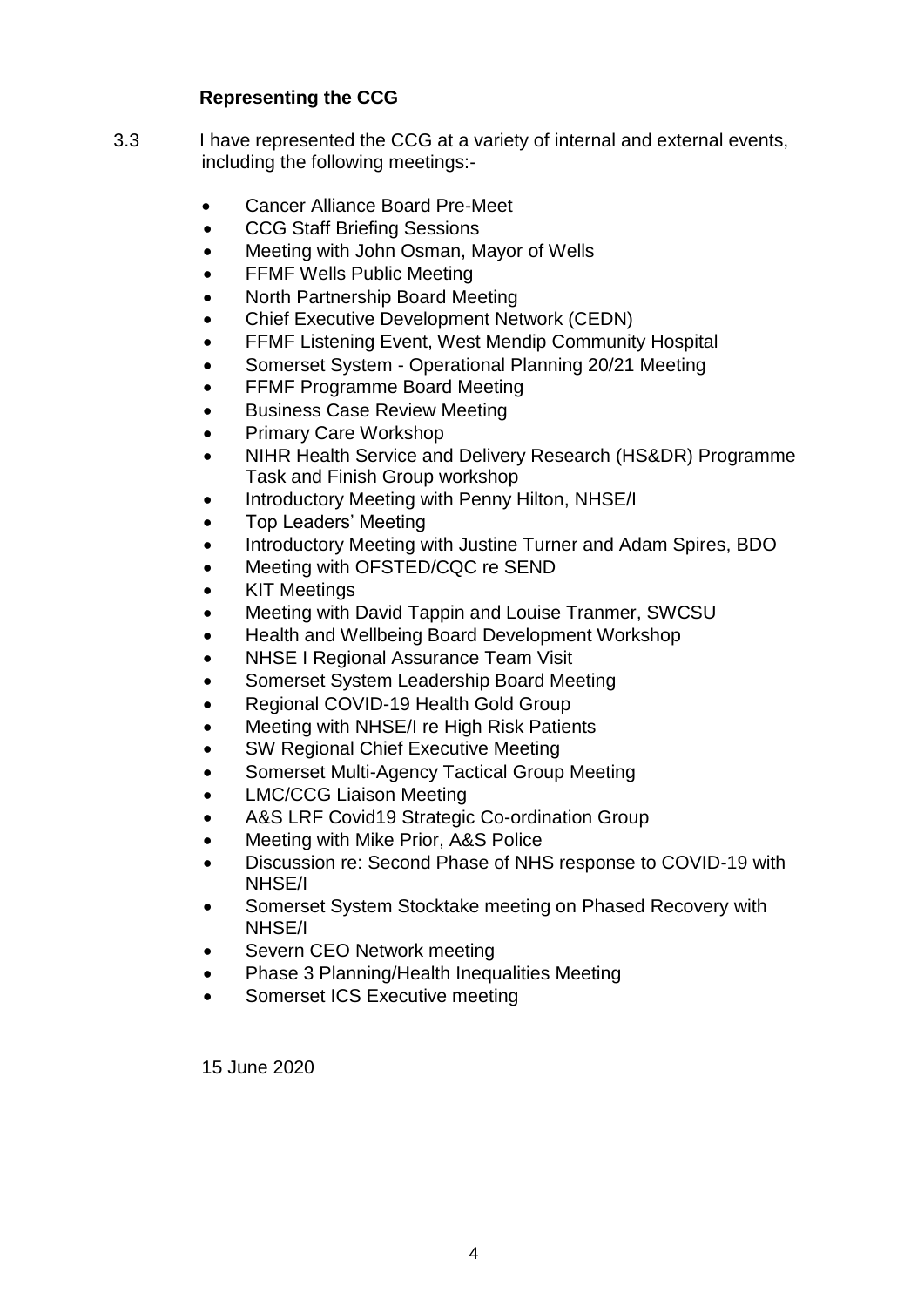Let's use the NHS's birthday to commit to a better future - article by Simon Stevens and Justin Welby

**The pandemic has underlined important truths about fairness and opportunity in modern Britain — values embodied in our health service**

Wednesday June 10 2020, The Times and The Sun

Coronavirus may have kept us two metres apart, but in other ways its brought us far closer. In the midst of these most challenging of times, people have found new ways, new spaces and new ideas to come together as a community. Acts of kindness towards neighbours, dinner over Zoom with distant relatives or friends, clapping for our carers every Thursday [evening.](https://www.thetimes.co.uk/article/clapping-for-the-nhs-is-starting-to-disguise-deeper-problems-t5kgd3zkz)

As a nation, we have all shown a huge willingness to care for one another and offer support in times of hardship. From hundreds of thousands of people who signed up to help, to the thousands of local Mutual Aid Groups set up all over the country, to good neighbours simply looking out for each other. It is heartening that we have wanted to be there for each other during these difficult times.

The crisis has – at least for the time being - changed the way we think about our relationship with our community. Over two thirds of us think Britain will be a kind country coming out of this crisis (up from one third before). There has been a near tripling of the number of people who think we will be a more united country.

But there is a risk that this renewed sense of community and togetherness fades away, as we emerge from lockdown, and face the daunting challenges ahead.

For the first time in many weeks something other than the coronavirus pandemic has dominated the news: righteous anger at the murder of George Floyd in Minneapolis. But these two moments are not disconnected. It is increasingly clear that COVID-19 is having a disproportionate impact on our black, Asian and minority ethnic (BAME) communities. Coronavirus is underlining important truths about fairness and opportunity in modern Britain.

That's why as the leaders in the NHS and the Church of England we are talking together and with many other organisations, community groups and individuals about using the NHS's birthday this year on the 5th of July for three purposes.

It is a moment where we can come together - to mourn those we've lost; to thank all those who've sustained us; and commit to a better shared future.

The reason for starting this effort on the NHS's birthday is because our NHS is the embodiment of this spirit of community. It has become a unifying ideal – across this nation, and down the generations. A health service that belongs to us all - to those of all faiths, and of none. There when we need it, at some of the most profound moments in our lives. The practical expression of a shared commitment by the British people, rooted in the idea that every person is of equal worth.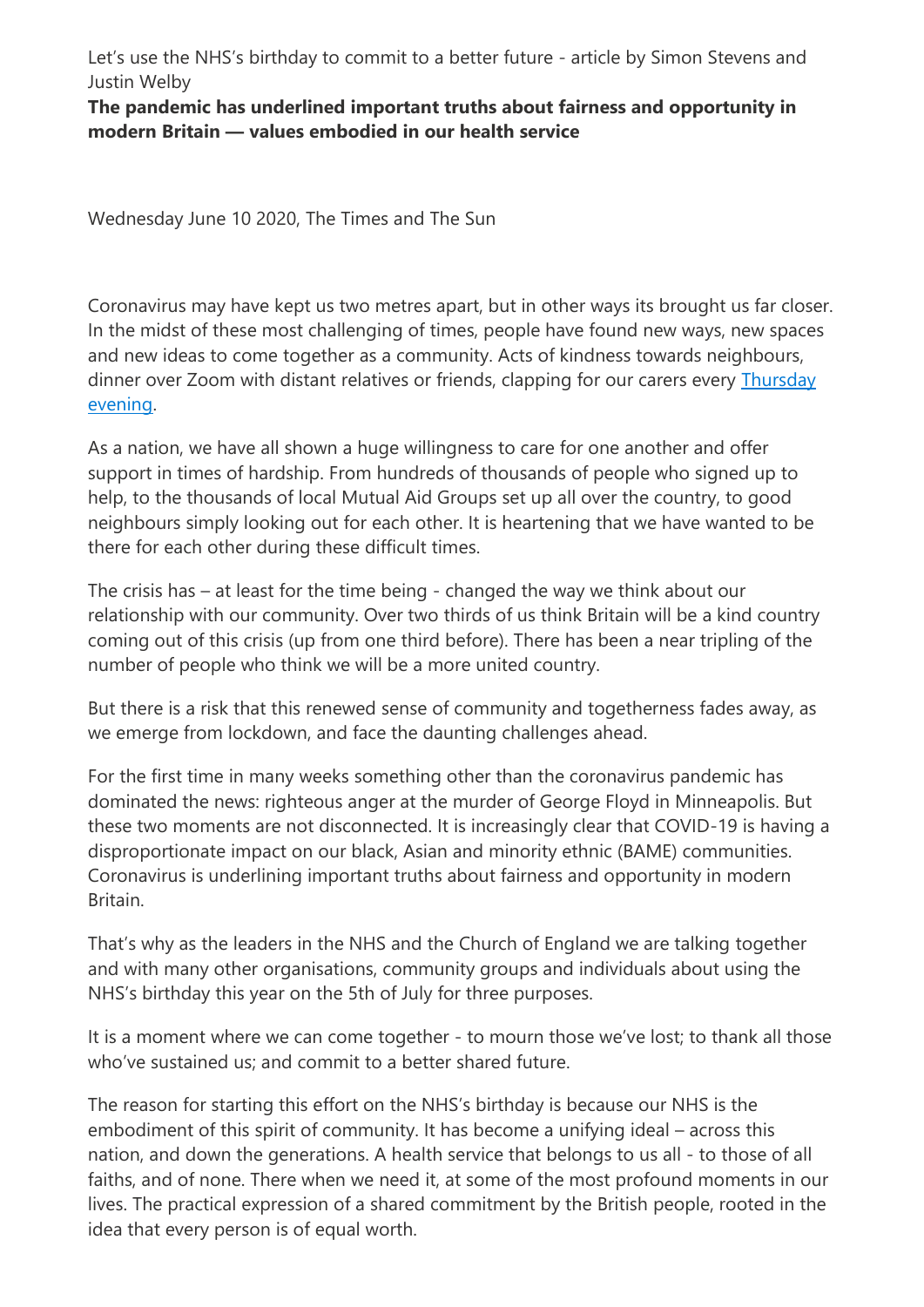So as we celebrate its 72nd birthday on 5th July, there is deep gratitude for all those who are caring for our sick and vulnerable, day in and day out. The nurses, doctors, scientists and all the other brilliant NHS staff such as cleaners, porters, cooks and engineers.

But a verse from the Gospel of Matthew reads 'the last shall be first'. This pandemic is revealing our debt to those who have traditionally been left until last, those whom we now depend on to keep us safe, fed and cared for. Those on the wider 'frontline', who work tirelessly without the same applause or visibility. From bus and train drivers and carers and council staff to those delivering food to our homes and keeping the supermarkets open. The NHS and the nation could not function without them.

Coronavirus has also starkly revealed the importance of social connection between people. We all feel the need to connect with each other and for the social spaces that used to bring us together. This isn't a frivolous desire; we are profoundly social beings and we crave those connections. According to some polls, nearly a quarter of people are feeling "a deep sense of loneliness" during the crisis. And that increases to two fifths of young adults. We know the serious harm that can come from social isolation and loneliness even in normal times.

So 5th July will also be a time where we recommit to connecting with our neighbours and communities, especially those who are isolated or vulnerable (while of course maintaining physical distancing). We will set out more on this in the coming weeks.

The NHS was founded after the Second World War, a generation-defining event which affected the lives of everyone in Britain. Over more than seven decades the NHS has both shaped – and been shaped by – our wider society. As we look ahead, to building society after coronavirus, we must be guided by the same principles of community, love for our neighbour, and caring for all. And we must be willing to be just as brave and ambitious and farsighted as those who fought for the NHS at its creation, to ensure that out of dark times emerges a better shared future for all.

# **NHS Chief Executive Simon Stevens and The Right Honourable and Most Reverend Justin Welby, Archbishop of Canterbury**